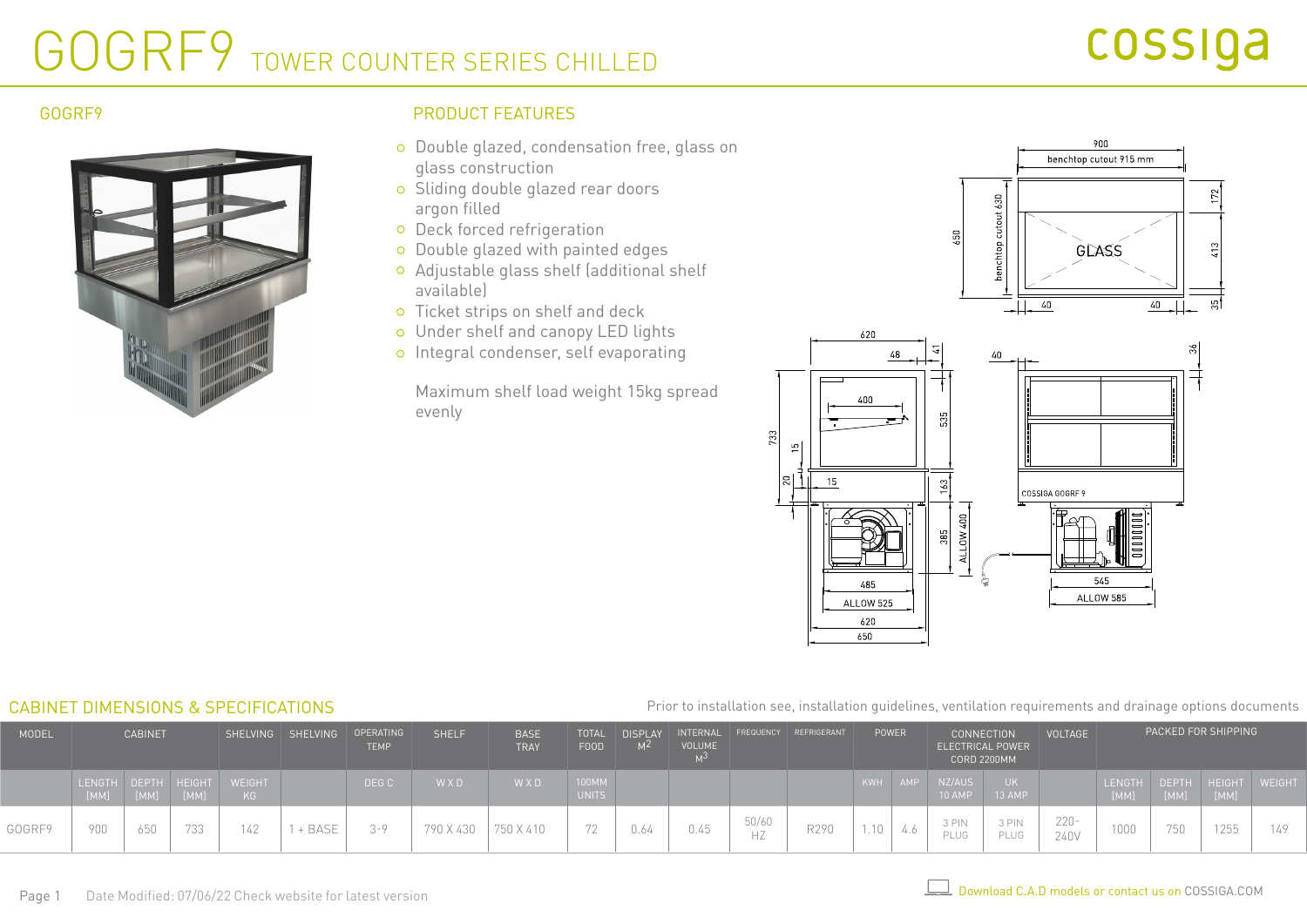# GOGRF12 TOWER COUNTER SERIES CHILLED

### GOGRF12



## PRODUCT FEATURES

- o Double glazed, condensation free, glass on glass construction
- o Sliding double glazed rear doors argon filled
- o Deck forced refrigeration
- Double glazed with painted edges
- Adjustable glass shelf (additional shelf available)
- o Ticket strips on shelf and deck
- Under shelf and canopy LED lights
- o Integral condenser, self evaporating

Maximum shelf load weight 15kg spread evenly





#### CABINET DIMENSIONS & SPECIFICATIONS

Prior to installation see, installation guidelines, ventilation requirements and drainage options documents

| MODEL   | <b>CABINET</b>        |      |                      |                     |        |         | SHELVING SHELVING OPERATING | <b>TEMP</b> | <b>SHELF</b>          | <b>BASE</b><br><b>TRAY</b> | <b>TOTAL</b><br>FOOD | <b>DISPLAY</b><br>M۷ | INTERNAL<br><b>VOLUME</b> |            | FREQUENCY REFRIGERANT        | POWER                   |                     | <b>CONNECTION</b><br><b>ELECTRICAL POWER</b><br><b>CORD 2200MM</b> |                       | VOLTAGE              | PACKED FOR SHIPPING |                 |  |
|---------|-----------------------|------|----------------------|---------------------|--------|---------|-----------------------------|-------------|-----------------------|----------------------------|----------------------|----------------------|---------------------------|------------|------------------------------|-------------------------|---------------------|--------------------------------------------------------------------|-----------------------|----------------------|---------------------|-----------------|--|
|         | <b>LENGTH</b><br>[MM] | [MM] | DEPTH HEIGHT<br>[MM] | <b>WEIGHT</b><br>KG |        | DEG C   | W X D                       | WXD         | 100MM<br><b>UNITS</b> |                            |                      |                      |                           | <b>KWH</b> | AMP                          | NZ/AUS<br><b>10 AMP</b> | <b>UK</b><br>13 AMP |                                                                    | <b>LENGTH</b><br>[MM] | DEPTH HEIGHT<br>[MM] | [MM]                | <b>WEIGH</b>    |  |
| GOGRF12 | 1200                  | 650  | 722                  | 170                 | + BASE | $3 - 9$ | 1090 X 430                  | 1050 X 410  | QQ                    | 0.89                       | 0.60                 | 50/60<br>HZ          | R290                      | 1.10       | $\sqrt{2}$<br>$+$ . $\prime$ | 3 PIN<br>PLUG           | 3 PIN<br>PLUG       | $220 -$<br>240V                                                    | 1300                  | 750                  | 1055<br>∣∠∪J        | 177<br>$\cdots$ |  |

733